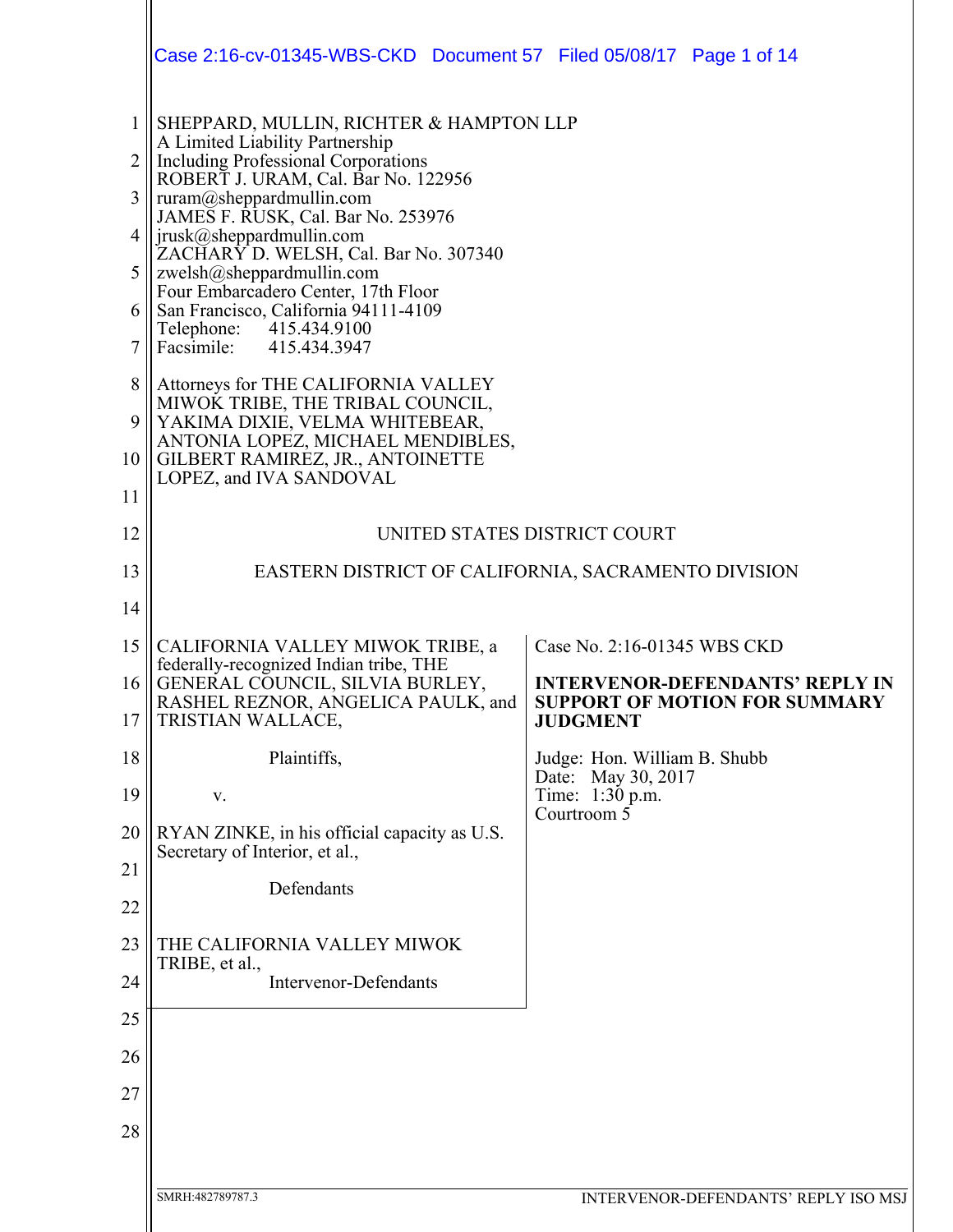| 1        |      |                  | <b>TABLE OF CONTENTS</b>                                                  |  |
|----------|------|------------------|---------------------------------------------------------------------------|--|
| 2        |      |                  | Page                                                                      |  |
| 3        | 1.   |                  |                                                                           |  |
| 4        | П.   |                  |                                                                           |  |
| 5<br>6   |      | A.               | The record supports the AS-IA's conclusion that more than five people are |  |
| 7        |      |                  | 1.<br>The 1935 IRA referendum did not give Jeff Davis sole authority to   |  |
| 8        |      |                  | 2.<br>The 1966 distribution plan did not give Mabel Dixie sole authority  |  |
| 9<br>10  |      |                  | 3.<br>The Tillie Hardwick settlement does not limit this Tribe's          |  |
| 11       |      | <b>B.</b>        |                                                                           |  |
| 12       |      | $\mathcal{C}$ .  | The Tribe's challenge to the 2011 Decision in Miwok III was not time-     |  |
| 13       |      | D.               |                                                                           |  |
| 14<br>15 |      | E.               | The validity of the 2015 Decision does not depend on the purpose for      |  |
| 16       |      | F.               |                                                                           |  |
| 17       |      | G.               |                                                                           |  |
| 18       | III. |                  |                                                                           |  |
| 19       |      |                  |                                                                           |  |
| 20       |      |                  |                                                                           |  |
| 21       |      |                  |                                                                           |  |
| 22       |      |                  |                                                                           |  |
| 23       |      |                  |                                                                           |  |
| 24       |      |                  |                                                                           |  |
| 25       |      |                  |                                                                           |  |
| 26       |      |                  |                                                                           |  |
| 27       |      |                  |                                                                           |  |
| 28       |      |                  |                                                                           |  |
|          |      | SMRH:482789787.3 | $-ii-$<br>INTERVENOR-DEFENDANTS' REPLY ISO MSJ                            |  |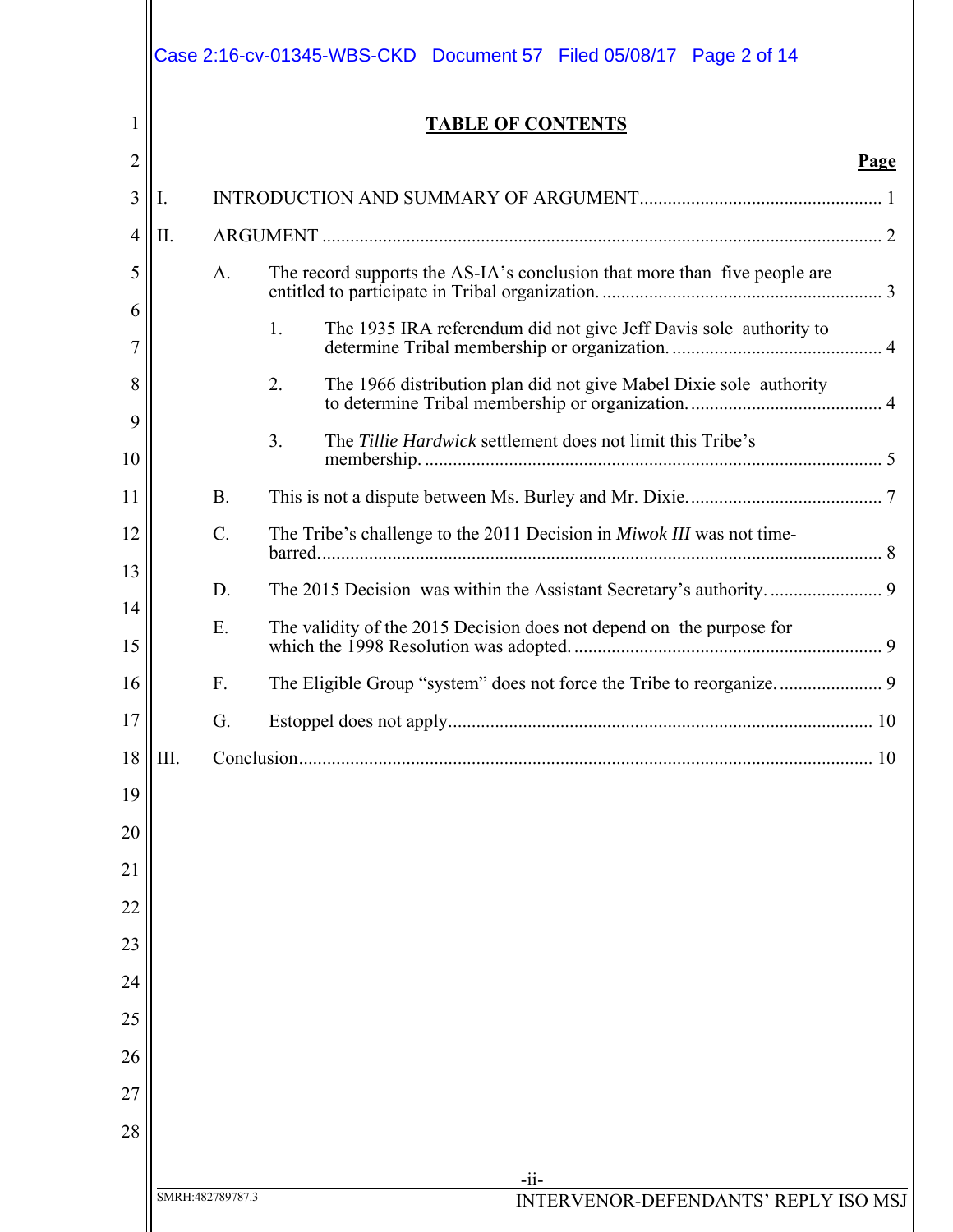1

# **I. INTRODUCTION AND SUMMARY OF ARGUMENT**

2 3 4 5 6 7 8 9 10 11 The Burleys' 73-page opposition brief largely repeats, verbatim, arguments made in their motion for summary judgment. Like their summary judgment brief, their opposition brief fails to dispute the key factual findings of the Bureau of Indian Affairs' (BIA) December 30, 2015 decision (2015 Decision) under review in this case, and fails to acknowledge the prior administrative decisions and published federal court opinions that establish the legal principles applicable to organization of this Tribe. Instead, it merely recycles the Burleys' claim — rejected a decade ago — that they adopted a government for the Tribe "without so much as consulting its membership," and that the BIA must defer to that naked power grab in the name of respect for tribal sovereignty. *See California Valley Miwok Tribe v. United States*, 515 F.3d 1262, 1263 (D.C. Cir. 2008) (*Miwok II*).

12 13 14 15 16 17 18 19 20 21 22 23 The Burleys do not challenge the 2015 Decision's conclusion that the Sheepranch Rancheria was established for the benefit of the 12 Indians identified in the 1915 Sheep Ranch census, or its conclusion that the Eligible Groups — the lineal descendants of those 12 Indians include far more members than the four Burleys and Yakima Dixie. They do not dispute that only the Burleys and Mr. Dixie had the opportunity to participate in drafting or approving the 1998 resolution they rely on, or that the rest of the Eligible Group members were excluded. Their pretensions to Tribal authority rest on two fatally flawed premises: (i) that Yakima Dixie, because he happened to be the only Tribal member living on the 0.92-acre Sheep Ranch Rancheria in 1998, had the sole authority to decide who was a Tribal member and who could participate in Tribal organization; and (ii) that because the BIA dealt with the Burleys' tribal council between 1998 and 2004, it must continue to do so. Both premises are refuted by the record and by long-settled precedent.

24 25 26 27 28 The BIA must ensure that it deals with a Tribal government that reflects the will of a majority of *all* the Tribe's members. The record demonstrates that the Tribe's members have never been limited to those living on the Sheep Ranch Rancheria, and Intervenors have shown that the BIA lacks the authority to impose any such limitation on Tribal membership. The Burleys' brief recites, like an article of faith, that "whoever resided on the 0.92 parcel of land had the

-1-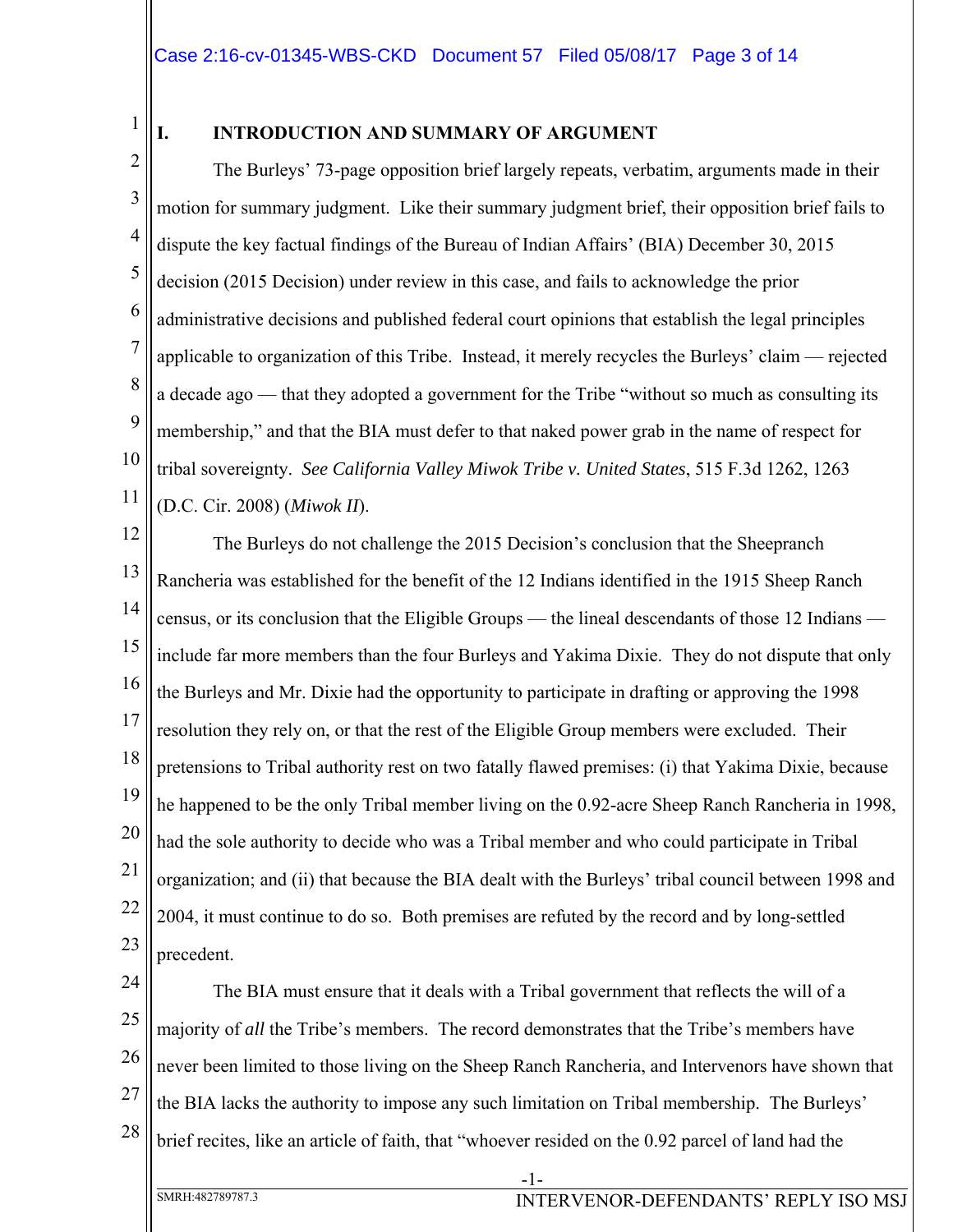# Case 2:16-cv-01345-WBS-CKD Document 57 Filed 05/08/17 Page 4 of 14

1 2 3 authority to enroll Indians as members and organize the Tribe," but they cannot point to a single historical example or legal authority showing that to be true. Burley Opp. to Int. MSJ, ECF No. 49, p. 5.

4 5 6 7 8 9 10 The Burleys fall back on their well-worn argument that the BIA once recognized their tribal government and cannot now change its mind — ignoring that the BIA changed its mind more than a decade ago, and the federal courts affirmed. The BIA's decisions in 2004 and 2005 made it clear that this is not a "leadership dispute" between Mr. Dixie and Ms. Burley over control of a five-person general council. The BIA cannot recognize *any* Tribal leader until the entire Tribal community — more than 200 adults — has an opportunity to participate in creating a Tribal government.

11 12 13 The 2015 Decision followed well-settled principles of Indian law that have been affirmed in four published federal court opinions rejecting the Burleys' views. The Decision is rational, supported by the record, and should be upheld.

14

## **II. ARGUMENT**

15 16 17 18 19 20 21 22 The record and applicable law support the 2015 Decision's conclusion that more than five people are entitled to participate in Tribal organization. Neither the 1935 Indian Reorganization Act referendum, nor the 1966 Rancheria distribution plan, nor the wholly unrelated *Tillie Hardwick* settlement, provides any basis to limit participation to the four Burleys and Yakima Dixie. The failure to involve the whole Tribal community in adopting Resolution No. GC-98-01 (1998 Resolution) — and not any conclusion about the purpose for which the 1998 Resolution was originally adopted —forms the basis for the 2015 Decision's rejection of the Burleys' purported Tribal government.

23 24 25 26 27 The BIA's decision to *not* recognize the five-person general council established under the 1998 Resolution (the 1998 General Council) renders irrelevant the Burleys' other arguments about whether Mr. Dixie or Ms. Burley should be the chairperson of the 1998 General Council, or about Mr. Dixie's alleged motives for contesting the validity of that Council. This is not a contest between Mr. Dixie and Ms. Burley, but a conflict between majoritarian rule and rule by exclusion.

28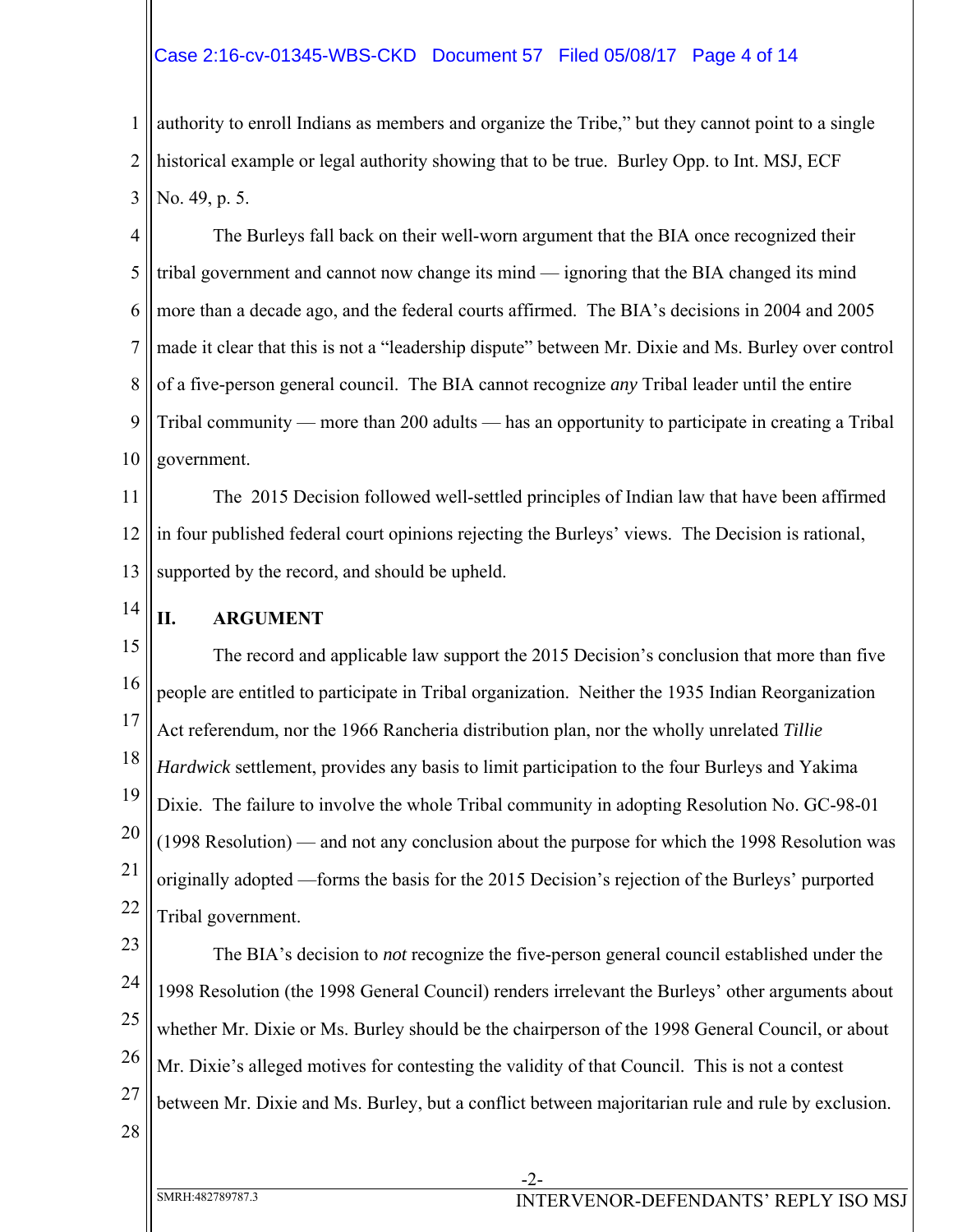# Case 2:16-cv-01345-WBS-CKD Document 57 Filed 05/08/17 Page 5 of 14

1 2 3 4 5 6 7 8 9 10 11 12 13 14 15 16 17 18 19 20 21 22 23 24 25 26 27 28 -3- SMRH:482789787.3 INTERVENOR-DEFENDANTS' REPLY ISO MSJ The Burleys' procedural arguments also lack merit. The *Miwok III* litigation, from which the 2015 Decision arose on remand, involved a new challenge to a new, August 2011 BIA decision (2011 Decision) that represented a radical change of course from the BIA's previous decisions. *See California Valley Miwok Tribe v. Jewell*, 5 F.Supp.3d 86 (D.D.C. 2013) (*Miwok III*). The Tribe's claim in that case was not barred by any statute of limitations, nor was the Tribe "estopped" from contesting the validity of the 1998 Resolution. In any case, the Burleys cannot relitigate *Miwok III* in this court, or seek reinstatement of the 2011 Decision; they can only challenge the 2015 Decision. The 2015 Decision was well within the scope of the Assistant Secretary's authority; it does not matter whether the Interior Board of Indian Appeals specifically referred to him the issue of whether the 1998 Resolution created a valid government. The 2015 Decision does not improperly force the Tribe to reorganize; it applies well-settled law to state the conditions under which the United States is prepared to recognize the results of any Tribal reorganization process. **A. The record supports the AS-IA's conclusion that more than five people are entitled to participate in Tribal organization.** The 2015 Decision finds (2017-1398<sup>1</sup>), and Plaintiffs concede, Burley Opp. to Int. MSJ at 21, that the Sheep Ranch Rancheria was established for the benefit of the 12 named Indians identified in the 1915 BIA census of Sheepranch Indians.<sup>2</sup> The 2015 Decision reasonably finds that the descendants of those 12 Indians — the Eligible Groups — are the persons eligible to participate in Tribal organization. (2017-1402.) The record contains undisputed evidence that the Eligible Groups include more than 200 adults, many of whom were at least 18 years old in 1998. (2011-40 – 46, 500 – 501, 2105, 2196, 2204, 2218, 2224, 2231, 2238, 2268, 2279, 2285, 2291; 2017-167 Exh.  $2<sup>3</sup>$ .) Because those Eligible Group members did not participate in, or consent to,  $\overline{a}$ <sup>1</sup> Citations to the administrative record begin with a year  $-$  2011 or 2017  $-$  followed by page numbers. <sup>2</sup> The 1915 census refers to Indians "13 in number," but names only 12 Indians.  $3$  The evidence found at 2017-167 Exh. 2 is an affidavit by Tribal Council member Velma WhiteBear, which is Exhibit 2 to a document found in the record at 2017-167. The affidavit is not separately Bates-numbered.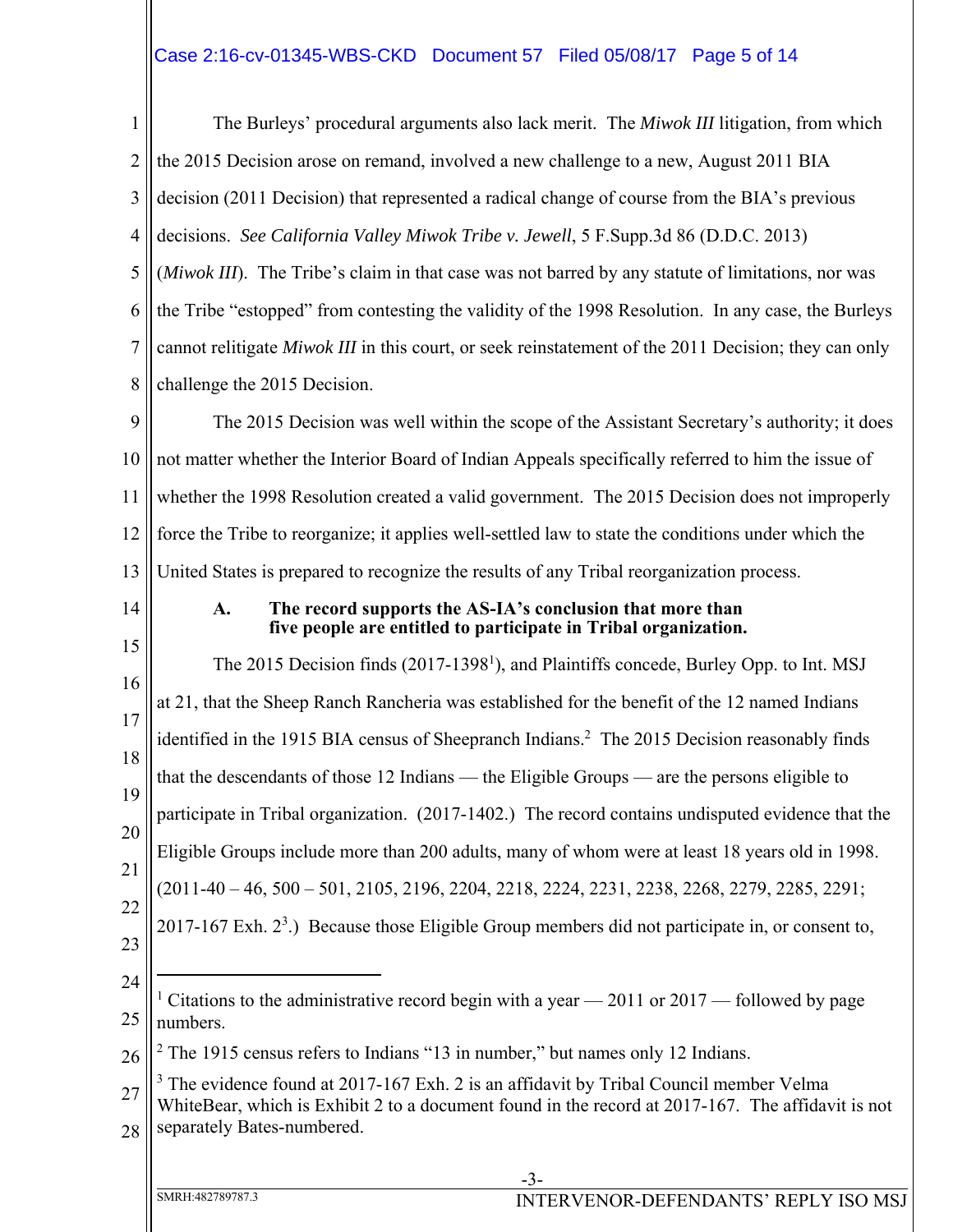# Case 2:16-cv-01345-WBS-CKD Document 57 Filed 05/08/17 Page 6 of 14

1 2 adoption of the 1998 Resolution, the 2015 Decision reasonably finds that the United States will not conduct government-to-government relations with the Tribe based on the 1998 Resolution.

3 4 5 6 7 The Burleys claim that the rights of the Eligible Group members exist only at the whim of whoever happens to reside on the Sheep Ranch Rancheria at any given time. They argue the "administrative record shows, historically … that whoever actually resided on the property would alone have the authority to enroll Indians as members and organize the Tribe." Burley Opp. to Int. MSJ at 21. Their arguments fail, and the 2015 Decision properly rejected them.

8

#### **1. The 1935 IRA referendum did not give Jeff Davis sole authority to determine Tribal membership or organization.**

9 10 11 12 13 14 15 16 17 The record shows that Jeff Davis was the only eligible voter in the 1935 referendum to accept or reject application of the Indian Reorganization Act to the Tribe. (2011-16.) It also shows that his vote neither "enroll[ed] Indians as members" nor "organize[d] the Tribe," as the Burleys claim, Burley Opp. to Int. MSJ at 21. The 1935 referendum was held for the purpose of determining whether tribes would "exclude themselves from the application of the Indian Reorganization Act" (2011-10), and participants voted either "for" or "against" (2011-21). The vote had nothing to do with determining membership, *see* 25 U.S.C. § 2125 (requiring referenda), and the Burleys concede that it did not have the effect of organizing the Tribe. Burley Opp. to Int. MSJ at 6, 19, 22-23.

19 20 21 22 23 24 Nor did his participation in the referendum indicate that Jeff Davis was the only member of the Tribe; it merely showed only that he was the only adult Indian the BIA identified as actually residing on the reservation at that particular time and eligible to vote under the standard prescribed by the Indian Reorganization Act. *See* 25 U.S.C. § 2125 (limiting voting to adults on the reservation); 2011-16 (identifying Davis as "living on" the Rancheria). However, the BIA identified the "total population" of the Tribe just a few months earlier as 16 people. (2011-2062.) The 1935 referendum did not affect the status of these historical tribal members.

25 26

18

### **2. The 1966 distribution plan did not give Mabel Dixie sole authority to determine Tribal membership or organization.**

27 28 The record shows that Mabel Dixie was listed as the only distributee of the Sheep Ranch Rancheria assets on the 1966 distribution plan. (2011-49.) It also shows that the 1966 distribution

-4-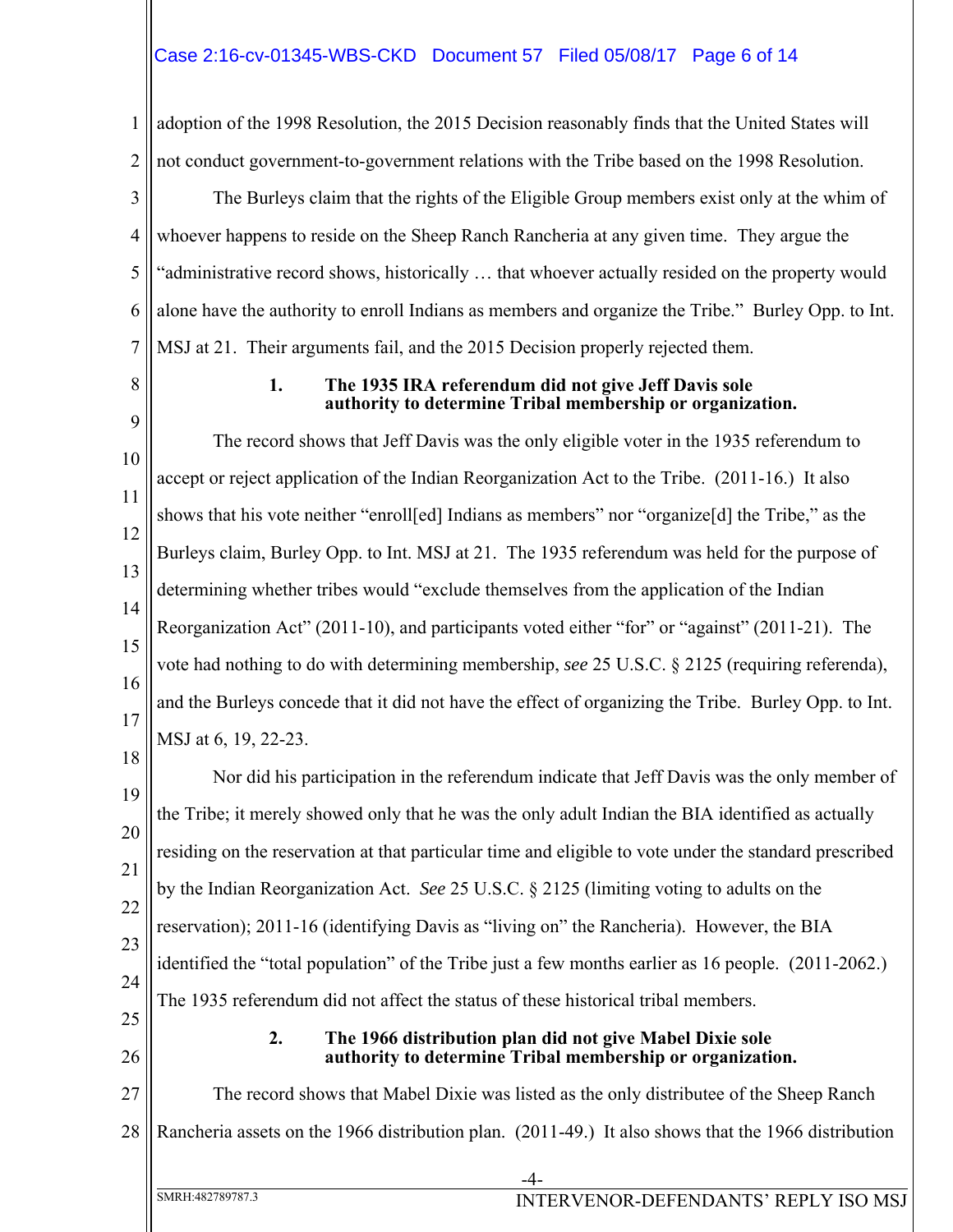## Case 2:16-cv-01345-WBS-CKD Document 57 Filed 05/08/17 Page 7 of 14

1 2 3 4 plan was explicitly *not* based on Tribal membership. *Compare* 25 C.F.R. § 242.3(a) (1965) *with*  25 C.F.R. § 242.3(b) (1965) (*in the record at* 2011-35). The fact that Ms. Dixie was the only listed distributee reflected that she was the only Indian residing on the Rancheria at that time nothing more. *See id.4* 

5 6 7 8 9 10 Being named on the distribution plan did not give Ms. Dixie any power to determine Tribal membership or to organize the Tribe, as the Burleys claim. *See* Burley Opp. to Int. MSJ at 23. The plan identifies Ms. Dixie as "the only Indian entitled to participate in the distribution of the assets of the Sheep Ranch Rancheria" (2011-49); it does not purport to confer any other rights or powers. The Burleys cannot identify anything in the record that even suggests Ms. Dixie ever exercised any authority to determine the Tribe's membership or to organize the Tribe.

11 12 13 14 15 16 17 The 1971 probate order determining Mabel Dixie's heirs likewise proves nothing. The order only identifies the heirs to Ms. Dixie's estate (2011-61); it says nothing about Tribal membership or organization — nor could it. Because Mabel Dixie never had the sole power to determine Tribal membership and governance, her sons could not inherit that power from her, regardless of what the probate order said. The Burleys' claim that the probate order "solidified" Mabel Dixie and her family as the sole members of the Tribe lacks any foundation. *See* Burley Opp. to Int. MSJ at 23.

18

### **3. The** *Tillie Hardwick* **settlement does not limit this Tribe's membership.**

19 20 21 22 23 24 25 26 The Burleys claim that *if* the Tribe had actually been terminated, and *if* it had been subsequently restored under the *Tillie Hardwick* settlement, then Ms. Dixie and her heirs *would* have had the right to organize the Tribe because of Ms. Dixie's status as the sole distributee. Burley Opp. to Int. MSJ at 28. But "[s]aying so doesn't make it so, neither does wishful thinking." *United States v. Kloehn*, 620 F.3d 1122, 1132 (9th Cir. 2010) (Trott, S.C.J., dissenting). The Burleys' argument is wishful thinking because this Tribe was *not* terminated, and it was *not* a party to the *Tillie Hardwick* settlement, as the Burleys concede. Burley Opp. to Int. MSJ at 25, 29.  $\overline{a}$ 

-5-

<sup>27</sup> 28 <sup>4</sup> The Burleys acknowledge that the list of distributees could not have reflected Tribal membership, yet claim that this, in itself, proves that those named as distributees were the only members. *See* Burley Opp. to Int. MSJ at 26. This tortured argument refutes itself.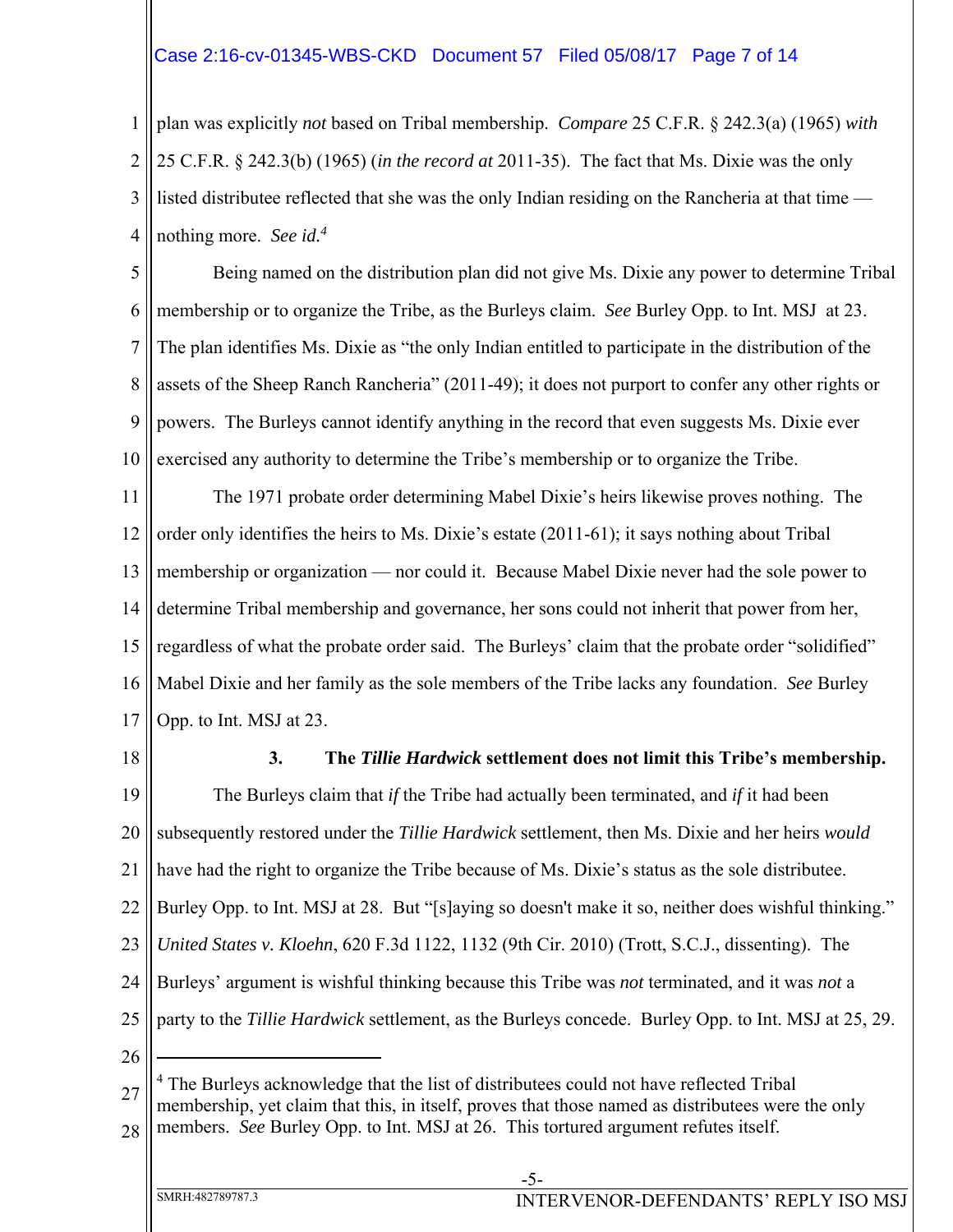# Case 2:16-cv-01345-WBS-CKD Document 57 Filed 05/08/17 Page 8 of 14

1 2 3 4 5 6 7 8 The Burleys cite *Williams v. Gover*, 490 F.3d 785 (9th Cir. 2007), in an attempt to show that the approach voluntarily adopted by some of the settling parties in *Hardwick* should be applied to this Tribe. *Williams* refutes their argument. In *Williams*, the plaintiffs alleged that the BIA had a "policy amounting to a rule" limiting membership in restored rancheria tribes to the named distributees and their descendants, and that it unlawfully applied that rule to exclude plaintiffs from membership in the Mooretown Rancheria tribe, which was a party to the *Hardwick* settlement. *Id.* at 788 n.5, 790. The Ninth Circuit held that the BIA does not have such a rule and that it lacks the authority to impose such a policy even if it tried. *Id.* at 790.

9 10 11 12 13 14 15 16 The BIA did not attempt to limit the membership or organization of the Mooretown Rancheria to distributees and their descendants. The BIA merely invited all *Hardwick* class members affiliated with that tribe to a meeting, at which the BIA offered its help in forming a tribal government "if they chose to do so." *Id*. at 789-790. "The BIA provided neither a membership list nor membership criteria." *Id.* at 790. The tribal community subsequently organized itself, at a meeting that was not limited to distributees, and at which "anyone interested in attending [wa]s welcome." *Id.* at 790. *Eleven years later*, the tribe revised its own membership criteria to "squeeze[] out" the plaintiffs, giving rise to the *Williams* lawsuit. *Id.*

17 18 19 20 21 22 23 24 *Williams* establishes no rule or policy governing membership or organization even for tribes that were parties to the Hardwick settlement — much less for other tribes. The general practice for tribes like this one that were *not* terminated and were *not* parties to *Hardwick* is described not in *Williams* but in *Alan–Wilson v. Bureau of Indian Affairs*, 30 IBIA 241, 249-250, 1997 WL 215308 (1997): "Unorganized Federally recognized tribes would look to historical records and rolls to determine recognized membership for organizational purposes."<sup>5</sup> The Assistant Secretary properly followed that practice by using historical records to identify the Indians for whom the Sheep Ranch Rancheria was established and to define the Eligible Groups.  $\overline{a}$ 

25

26 <sup>5</sup> *Alan-Wilson* also involved a rancheria tribe that was terminated and later restored to federal recognition under the *Hardwick* settlement. *Alan-Wilson* makes clear that the stipulated judgment

27 agreed to by the parties — not any rule or determination by the BIA — determined who would have rights under that settlement. 30 IBIA at 245 (stipulated judgment providing for a class of

28 persons who received assets in the terminated rancherias).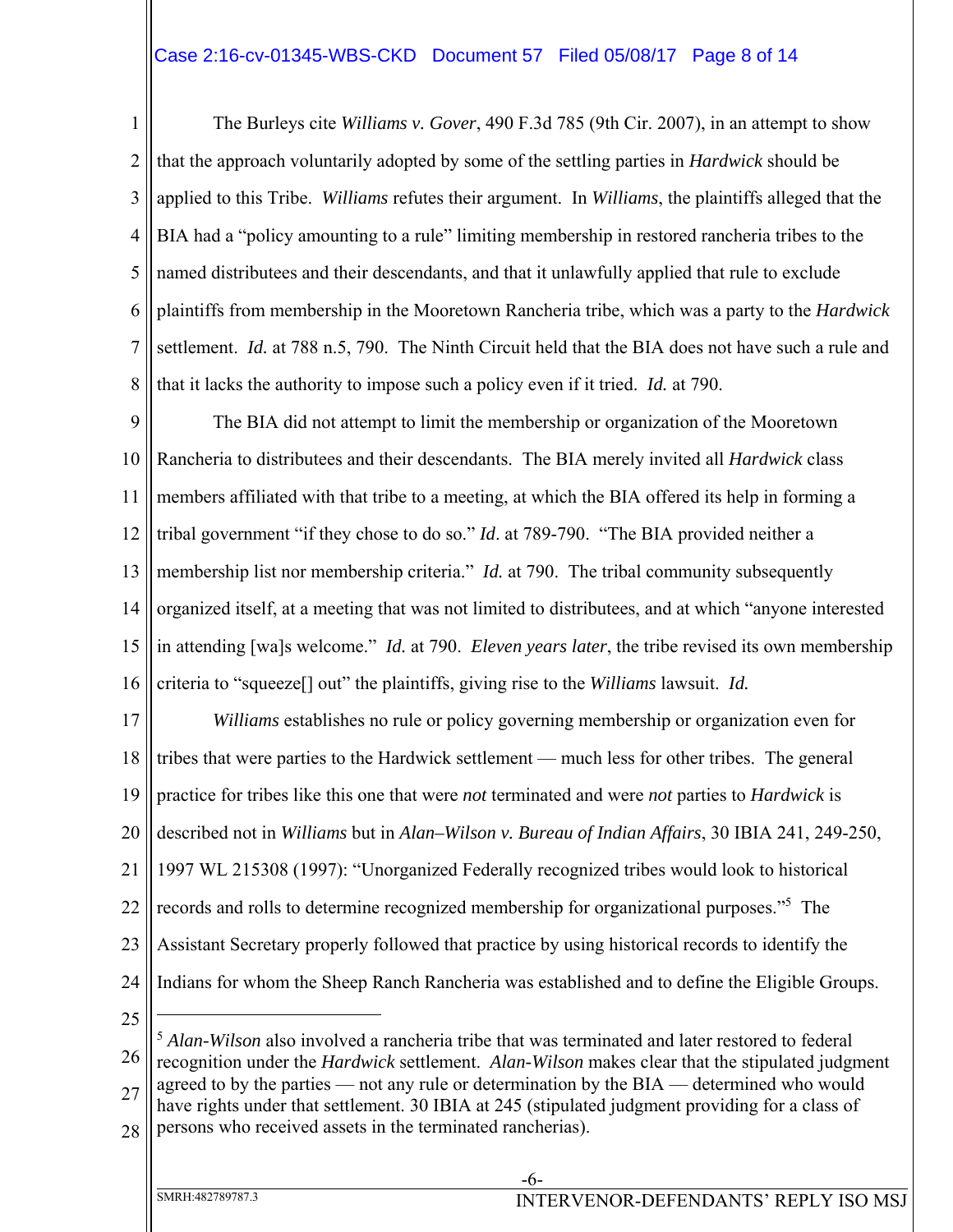## Case 2:16-cv-01345-WBS-CKD Document 57 Filed 05/08/17 Page 9 of 14

1 2 3 4 5 6 7 8 Finally, even if the Burleys' argument had merit, it would prove too much. If residents of the Sheep Ranch Rancheria had the sole authority to determine Tribal membership and organization, as the Burleys claim (a claim we reject), then that power would continue to belong to Yakima Dixie, who is still the Rancheria's only resident. Since Mr. Dixie supported the Tribe's inclusive organization process that led to adoption of a Tribal constitution in the Tribe's July 2013 election, the Burleys' reasoning would confirm the conclusion that all those who voted in the 2013 election were entitled to do so and that all those who meet the criteria in the 2013 constitution are members — further dooming the Burleys' claims.

9

#### **B. This is not a dispute between Ms. Burley and Mr. Dixie.**

10 11 12 13 14 15 16 17 The Burleys continue to portray this as a dispute between Ms. Burley and Mr. Dixie over who should lead the five-person 1998 General Council — focusing on claims that Mr. Dixie resigned as leader of that Council, that he previously accepted the validity of the Council, and that his motives for disputing the Council's validity now are flawed. None of those arguments has any bearing on the real issue in this case, which is that "tribal organization … must reflect majoritarian values." *Miwok II*, *supra*, 515 F.3d at 1267-1268. The 1998 General Council, and the 1998 Resolution it is based on, fail that litmus test because the two people (or even five) involved in their adoption are not a majority of 200. No act or omission by Mr. Dixie can validate them.

18 19 20 21 22 As a result, it does not matter whether Mr. Dixie said during a deposition in another case that he resigned as chairman of the 1998 General Council, Burley Opp. to Int. MSJ at 63; whether the Burleys' counsel felt justified in threatening Mr. Dixie's life at that deposition, Burley Opp. to Int. MSJ at 65; whether Mr. Dixie has any interest in building a casino, Burley Opp. to Int. MSJ at 55; or whether Mr. Dixie initially accepted the 1998 Resolution, Burley Opp. to Int. MSJ at 54.

23 24 25 26 27 28 Intervenors have already provided detailed responses to those arguments in their opposition to the Burleys' motion for summary judgment. The Burleys' opposition brief raises no new points except to claim that Mr. Dixie's objections to Ms. Burley's control of the 1998 General Council caused the Tribe's lack of a federally recognized government. But BIA decisions since 2004 have made it clear that the BIA suspended government-to-government relations with the Tribe not because the BIA believed Ms. Burley improperly ousted Mr. Dixie from the 1998

-7-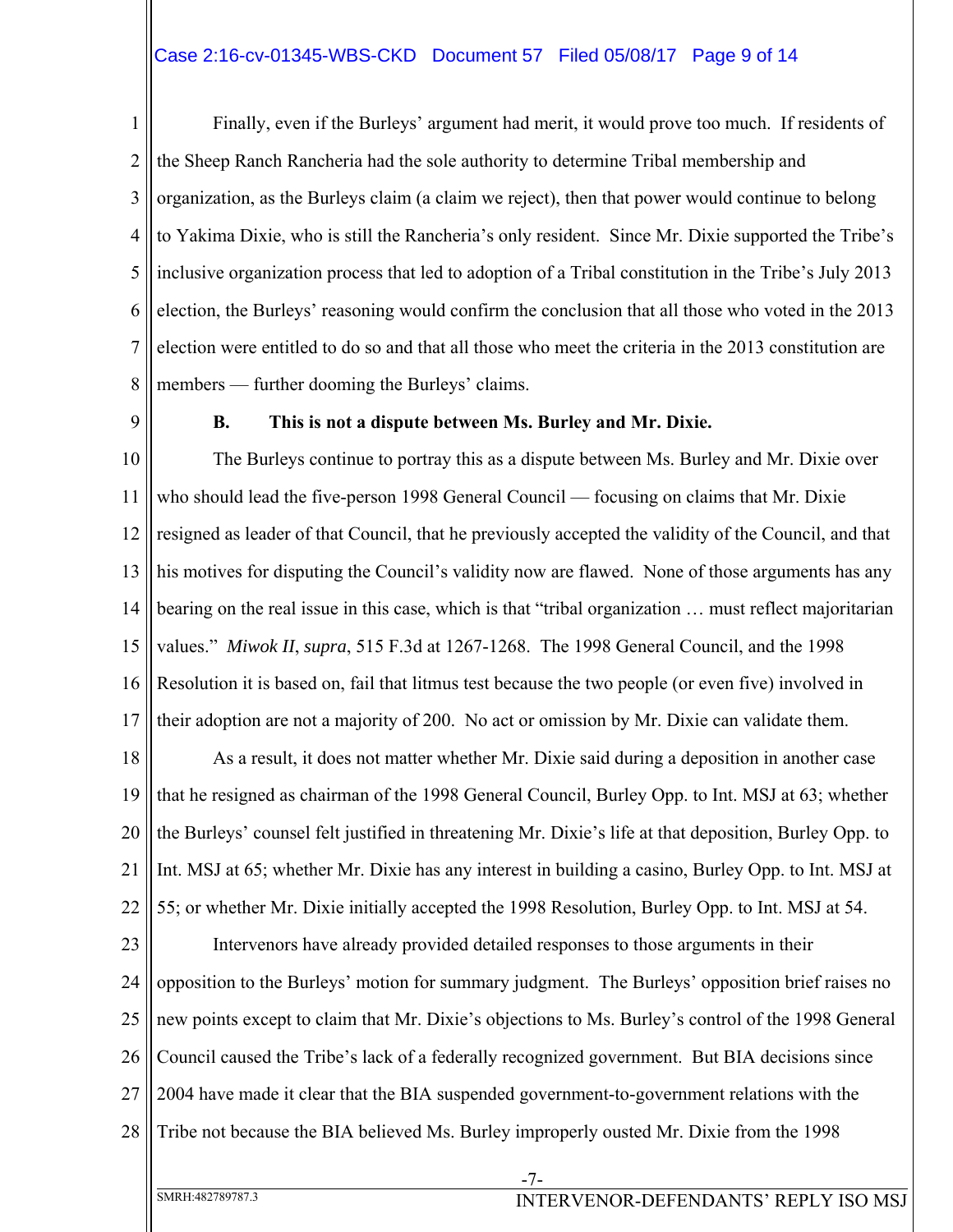## Case 2:16-cv-01345-WBS-CKD Document 57 Filed 05/08/17 Page 10 of 14

1 2 3 4 5 General Council, but because "organizational efforts [must] reflect the involvement of the whole tribal community." (2011-499.) Likewise, the 2015 Decision does not rely on claims of fraud or impropriety to deny recognition of the 1998 Resolution; it relies on the simple fact that "the people who approved the 1998 Resolution … are not a majority of those eligible to take part in the reorganization of the Tribe." (2017-1401.)

6

### **C. The Tribe's challenge to the 2011 Decision in** *Miwok III* **was not time-barred.**

7 8 9 10 11 12 13 14 The Burleys' opposition brief repeats their argument that the 2015 Decision is invalid because it was issued on remand from the *Miwok III* decision, which accepted a "time-barred claim" that the 1998 Resolution was invalid. Burley Opp. to Int. MSJ at 32. As Intervenors explained in their opposition brief, the Burleys' argument impermissibly seeks to collaterally attack the *Miwok III* decision and to reinstate the BIA's August 2011 Decision, neither of which is before this Court. The Burleys' argument should be dismissed on that basis alone. *See California Valley Miwok Tribe v. Jewell*, 967 F.Supp.2d 84, 93 (D.D.C. Sept. 6, 2013) (*in the record at* 2017- 774) (denying Burley motion to dismiss suit on statute of limitations grounds).

15 16 17 18 19 20 21 22 23 24 The Burleys' argument also fails on the merits because the complaint in *Miwok III* did not challenge the 1998 Resolution, or any of the BIA's long-past actions dealing with the 1998 General Council. The *Miwok III* complaint timely challenged the 2011 Decision for arbitrarily and capriciously recognizing a Tribal government, *in 2011*, based on the 1998 Resolution that the Department had expressly rejected in 2004 and 2005.  $(2017-27-28)$ . The applicable statute of limitations for that claim began to run when the 2011 Decision was issued, on August 30, 2011, reversing seven years of precedent that the Tribe had no reason to challenge. By the same token, the 2015 Decision does not find that the BIA was wrong to deal with the 1998 General Council between 1998 and 2004; it only finds that the BIA cannot recognize that Council in light of the record before it *today*. (2017-1401.)

25 26 27 28 The BIA not only can, but must, withdraw recognition of a Tribal government at any time if it determines that the government does not reflect the will of a majority of a tribe's members. *See Timbisha Shoshone Tribe v. U.S. Department of Interior*, 824 F.3d 807, 809-810 (9th Cir. 2016); *Ransom v. Babbitt*, 69 F.Supp.2d 141, 143-45, 151-53 (D.D.C. 1999); *Alan-Wilson*, *supra*,

-8-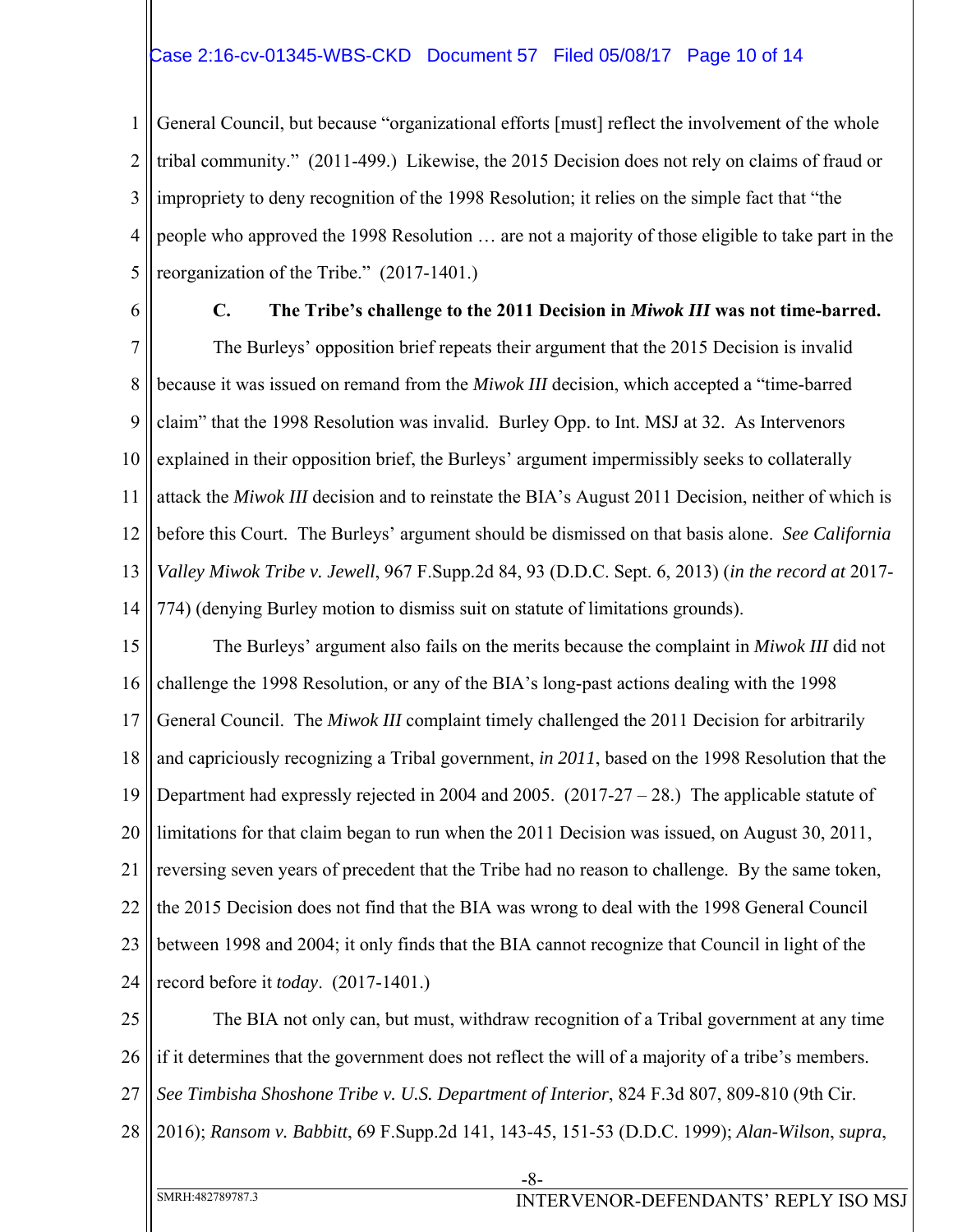# Case 2:16-cv-01345-WBS-CKD Document 57 Filed 05/08/17 Page 11 of 14

1 2 3 30 IBIA at 247-248. That is exactly what happened with this Tribe when the BIA determined in 2004 and 2005 that it did not recognize any Tribal government. (2011-611.) The 2015 Decision, reaffirming those decisions, was neither arbitrary nor time-barred.

4

# **D. The 2015 Decision was within the Assistant Secretary's authority.**

5 6 7 8 9 10 11 As explained in Intervenors' opposition brief, the determination in the 2015 Decision to not recognize a Tribal government based on the 1998 Resolution was well within the Assistant Secretary – Indian Affairs' plenary authority over Indian affairs. *See* 43 U.S.C. § 1457; 25 C.F.R. §§ 2.4(c), 2.6(c), 2.20. *See also California Valley Miwok Tribe v. USA*, 424 F.Supp.2d 197, 201 n.6, 202 (*Miwok I*); *Miwok III*, 5 F.Supp.3d at 101 n.5. The 2015 Decision properly addressed the issues raised by the *Miwok III* remand, including "the validity of the General Council." *Miwok III*, 5 F.Supp.3d at 99. The Burleys' opposition brief offers no new arguments on this issue.

12

### **E. The validity of the 2015 Decision does not depend on the purpose for which the 1998 Resolution was adopted.**

13 14 15 16 17 18 19 The Burleys argue, again, that the 2015 Decision erroneously concluded the 1998 Resolution was enacted only to manage the process of reorganizing the Tribe. As explained in Intervenors' opposition brief, the 2015 Decision did not make that finding — it simply observed that the 1998 Resolution "undoubtedly seemed" a reasonable mechanism for that purpose. (2017- 1401.) The 2015 Decision's actual conclusion — that the United States will not recognize the 1998 Resolution — was based on the undisputed fact that the Resolution was adopted without the participation of the Eligible Groups, not on the Resolution's intended purpose. (2017-1401.)

20

21

# **F. The Eligible Group "system" does not force the Tribe to reorganize.**

22 23 24 25 26 As before, the Burleys claim the 2015 Decision improperly forces the Tribe to reorganize in order to receive federal benefits and places "potential" members on equal footing with "enrolled" members. The courts have already rejected this circular argument, which assumes the truth of the Burleys' claims to be the Tribe's only members. *Miwok III*, 5 F.Supp.3d at 98 n.4 (citation omitted); *see also California Valley Miwok Tribe v. Pacific Regional Director*, 51 IBIA 103, 123, 2010 WL 415327 (2010).

- 27
- 28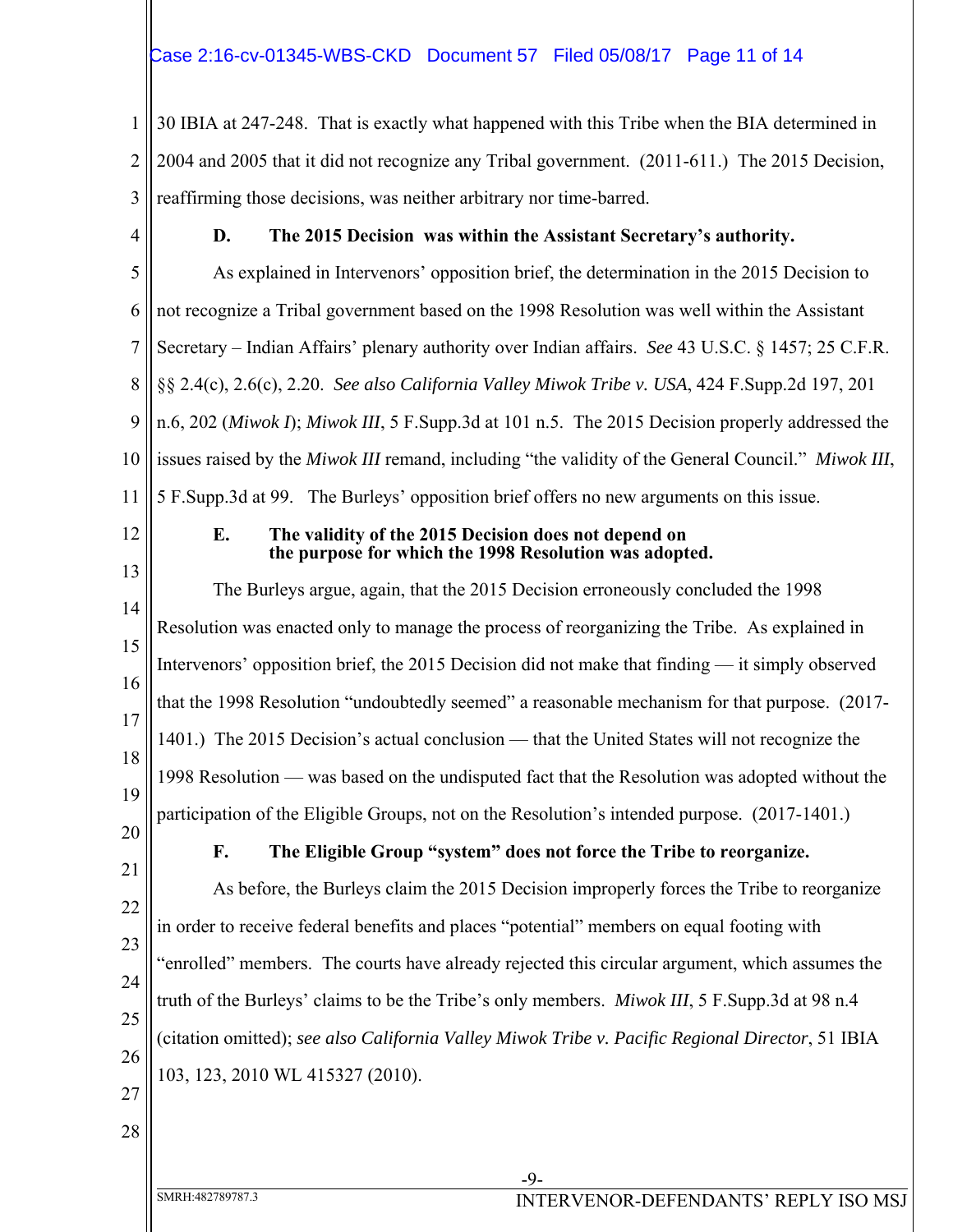# Case 2:16-cv-01345-WBS-CKD Document 57 Filed 05/08/17 Page 12 of 14

1 2 3 4 5 6 The Burleys also suggest the 2015 Decision unlawfully requires the Tribe to organize through Indian Reorganization Act procedures, in violation of former IRA sections 476(f) and (h) (now codified at 25 U.S.C. §§ 5123(f) and (h)). This claim fails because the 2015 Decision does not require the Tribe to reorganize at all; it merely affirms that reorganization must respect majoritarian principles, whether it occurs under IRA procedures or not (2017-1399 – 1400) — an issue already finally determined in *Miwok I*, *supra*, 424 F.Supp.2d at 202.<sup>6</sup>

7

### **G. Estoppel does not apply.**

8 9 10 11 12 13 14 15 16 The Burleys again claim that Yakima Dixie is estopped from attacking the 1998 Resolution on the grounds that his brother Melvin did not sign the Resolution, because Yakima allegedly "misled" the BIA into believing that Melvin's whereabouts were unknown. Not only does this claim misrepresent the record (2011-127, 131), it is also irrelevant. As stated above, this dispute is not between Yakima Dixie and Silvia Burley. It is between the entire Tribal Council, the Tribe itself, and the Tribe's several hundred members, on one hand, and the four Burleys on the other hand. Hundreds of individuals who were denied the opportunity to participate in the consideration of the 1998 Resolution cannot be "estopped" from disputing the validity of that document by the actions of one person who never consulted with them.

17

## **III. Conclusion**

18 19 20 21 22 The Burleys' opposition brief, though extraordinarily lengthy, fails to raise a single new argument in support of the Burleys' position or to offer any reason why this Court should find the 2015 Decision arbitrary or capricious. Intervenors request that the Court uphold the 2015 Decision in its entirety and grant summary judgment in favor of Intervenors and Federal Defendants on all claims.

- 23
- 24
- 25 26 27 28  $\overline{a}$ <sup>6</sup> By suggesting that the Tribe cannot be "forced to reorganize," the Burleys suggest that (re)organization means something different from the adoption of a valid tribal government. It does not. The BIA "define[s] organization to mean the adoption by all members of the tribe of a formal governing document which describes the full manner in which the tribe governs itself and includes a full definition of who its members are." (2011-66 (underlining in original).)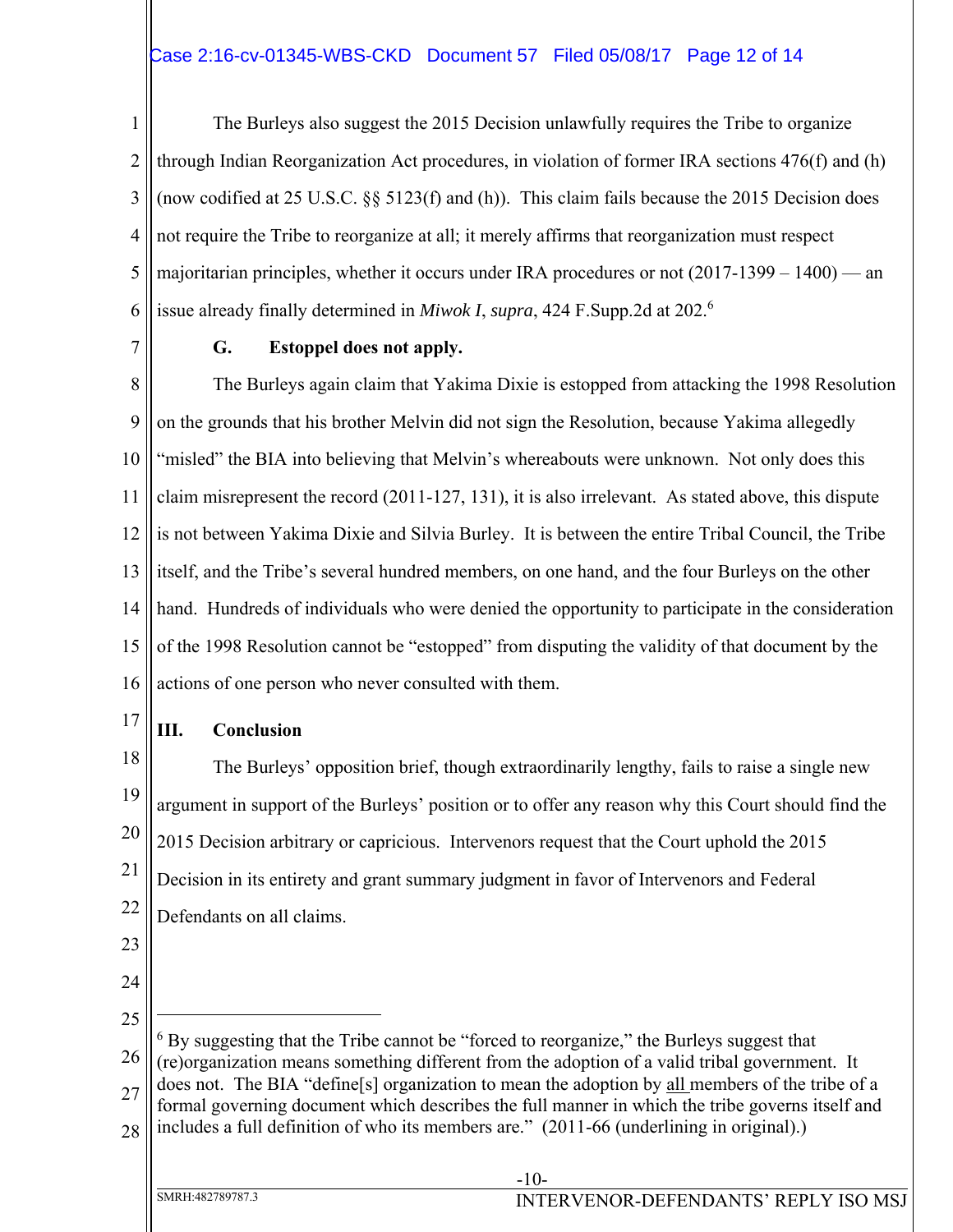|                |                    | Case 2:16-cv-01345-WBS-CKD Document 57 Filed 05/08/17 Page 13 of 14 |
|----------------|--------------------|---------------------------------------------------------------------|
| $\mathbf{1}$   |                    |                                                                     |
| $\overline{2}$ | Dated: May 8, 2017 | ROBERT J. URAM                                                      |
| 3              |                    | <b>JAMES F. RUSK</b><br>ZACHARY D. WELSH                            |
| $\overline{4}$ |                    | SHEPPARD, MULLIN, RICHTER & HAMPTON LLP                             |
| 5              |                    | Attorneys for Intervenor-Defendants                                 |
| 6              |                    | By /s/ James F. Rusk<br><b>JAMES F. RUSK</b>                        |
| 7              |                    |                                                                     |
| 8              |                    |                                                                     |
| 9              |                    |                                                                     |
| 10             |                    |                                                                     |
| 11             |                    |                                                                     |
| 12<br>13       |                    |                                                                     |
| 14             |                    |                                                                     |
| 15             |                    |                                                                     |
| 16             |                    |                                                                     |
| 17             |                    |                                                                     |
| 18             |                    |                                                                     |
| 19             |                    |                                                                     |
| 20             |                    |                                                                     |
| 21             |                    |                                                                     |
| 22             |                    |                                                                     |
| 23             |                    |                                                                     |
| 24             |                    |                                                                     |
| 25             |                    |                                                                     |
| 26             |                    |                                                                     |
| 27             |                    |                                                                     |
| 28             |                    |                                                                     |
|                |                    | $-11-$                                                              |
|                | SMRH:482789787.3   | INTERVENOR-DEFENDANTS' REPLY ISO MSJ                                |